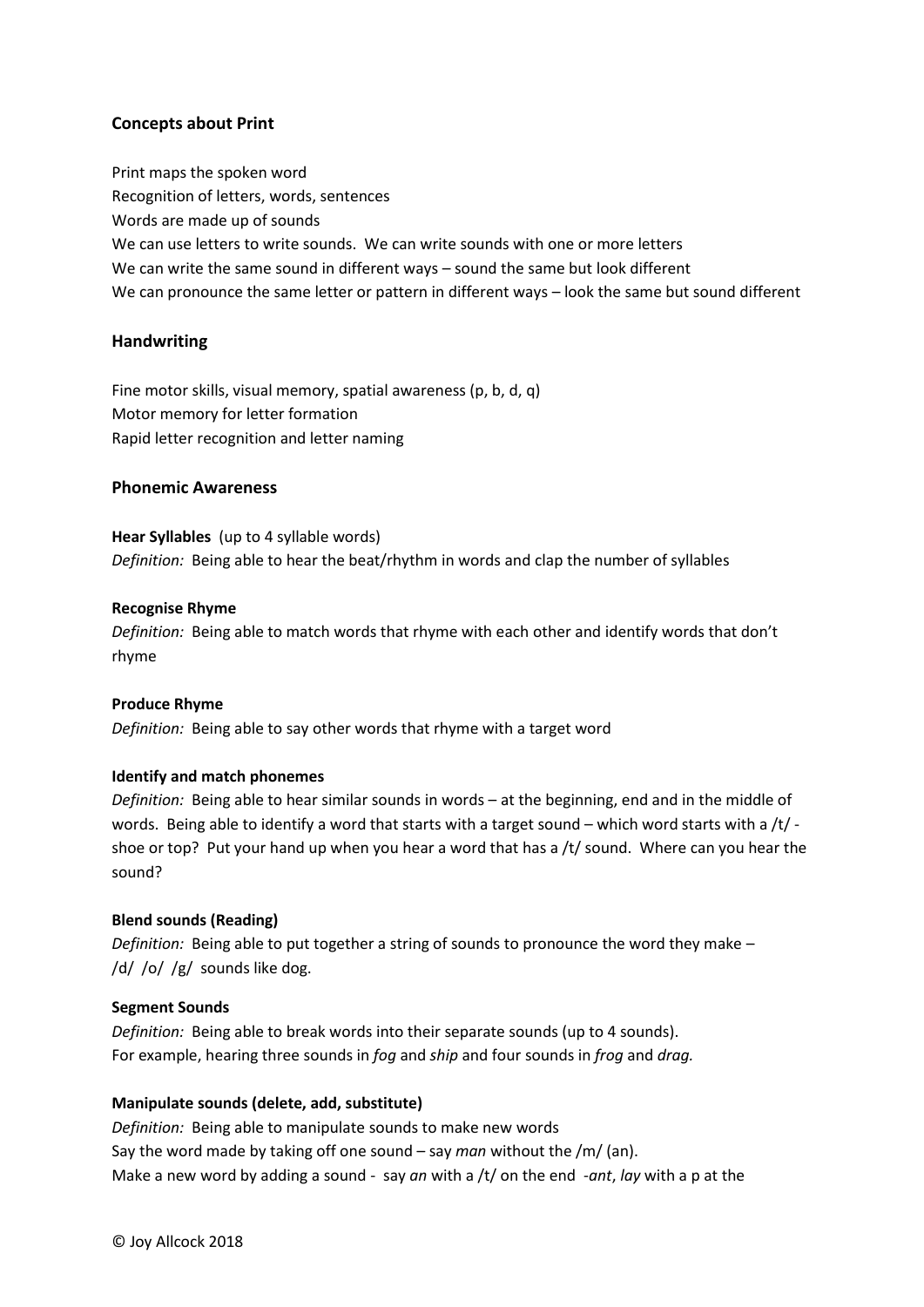beginning - *play*. Swap a sound in a word to make a new word – swap the p in *pay* for a d - *day*

# **Phonics/Code Knowledge**

Record all sounds of English one way Record dominant sounds in words – might be initial, final or medial Record initial and final sounds Record initial, medial (consonants and vowels) and final sounds

Work with 2 sound words, 3 sounds words, 4 sound words - 1 sound/1 letter initially

# **Print Conventions**

Spacing between words Capital letters – beginning of sentence, names Full stops Punctuation - ?, !, " ..."

# **High Frequency Word knowledge**

Recognition for reading Retrieval for spelling Speed and Accuracy – automaticity

# **Purpose of writing – genres**

Recount Description Narrative Procedure – lists, labels etc.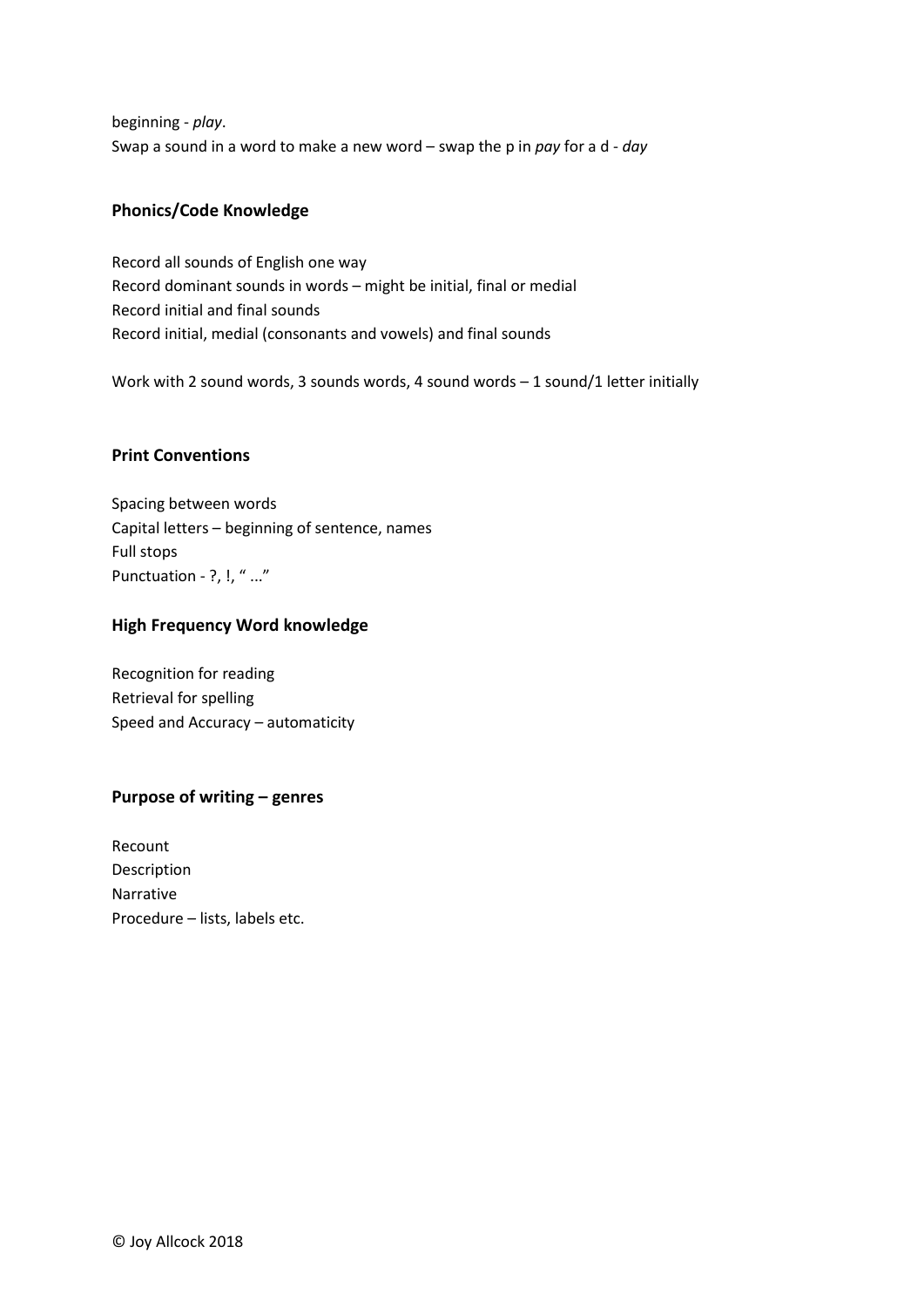#### **SENTENCE STRUCTURES**

#### **Simple Sentence**

Contains a subject and a verb and expresses a complete thought. **I** *play* the piano every day.

There can be a compound subject (more than one) in a simple sentence *Mum* and **I** *play* the piano every day

There can be a compound verb in a simple sentence. **I** *am going to visit* my grandmother.

### **Compound Sentence**

A compound sentence contains two independent clauses (separate ideas) that are joined by a coordinator, usually with a comma preceding the coordinator. The coordinator is usually one of these words: *for, and, nor, but, or, yet, so* (Spells FANBOYS)

My dog is very small. He has a loud bark. My dog is very small, **but** he has a loud bark. My dog is very small, **and** he has a loud bark. My dog is very small, **yet** he has a loud bark.

A coordinator joins the two separate but related ideas.

### **Complex Sentence**

A complex sentence has an independent clause followed by a dependent clause. The clauses are joined by a subordinator – usually *because, since, after, although, when* or a relative pronoun such as *that, which, who*.

A subordinator links the independent clause and the dependent clause.

**After** the earthquake hit, there was a massive clean-up needed. I am worried about going on the tramp **because** I have never been into the bush before. **Because** I have never been into the bush before, I am worried about going on the tramp. **Although** nobody would ever guess, I am afraid of the dark.

If the subordinator is at the start of the sentence, use a comma between the clauses. If the subordinator is between the clauses, don't use a comma.

Based on information from [www.eslbee.com/sentences.htm](http://www.eslbee.com/sentences.htm)